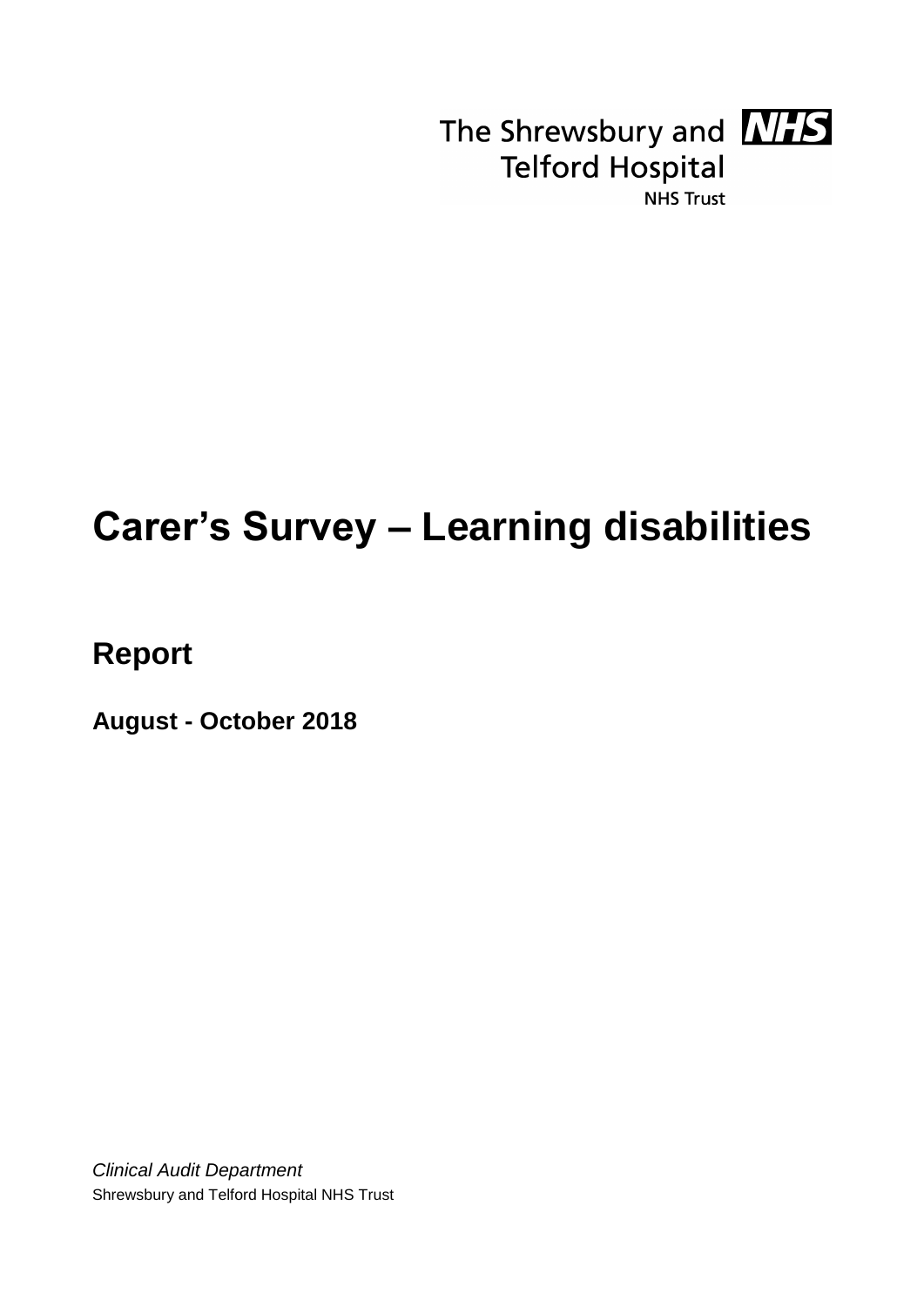## **1. Background and Methodology**

The survey was carried out to assess whether carers feel adequately informed and supported by the Trust.

The survey was originally sent to 93 patients with a learning disability, who attended SaTH during November or December 2017. A second sending of the survey went to 100 patients who attending SaTH during the months of January to March 2018. The third, most recent survey was sent to 100 patients who attended during August to October 2018.

Along with the survey, each patient was sent a letter explaining that the survey was to be completed by the person who looks after them (carer or relative) and asked for them to pass on the survey to their carer for completion. Freepost envelopes were enclosed for return.

Of the 100 surveys that were sent to Aug-Oct18 patients, 19 were completed and returned, giving a response rate of 19%.

Returned surveys were scanned and verified using the Teleform scanning software; and results analysed in MS Excel.

### **2. Results**

|             | Nov-Dec17<br>$N=26$ | Jan-Mar18<br>$N = 31$ | Aug-Oct18<br>$N = 19$ |
|-------------|---------------------|-----------------------|-----------------------|
| Yes         | 18 (69.2%)          | 21 (67.7%)            | $9(47.4\%)$           |
| <b>No</b>   | 8 (30.8%)           | 10(32.3%)             | 10 (52.6%)            |
| No response |                     |                       |                       |

1. Does the person you care for have a Patient Passport or "This is Me" Document?

#### 2. Were you asked to bring it with you?

|             | Nov-Dec17<br>$N=26$ | Jan-Mar18<br>$N = 31$ | Aug-Oct18<br>$N = 17$ |
|-------------|---------------------|-----------------------|-----------------------|
| Yes         | $5(20.8\%)$         | 9(31%)                | 4(23.5%)              |
| No          | 19 (79.2%)          | 20 (69%)              | 13 (76.5%)            |
| No response |                     |                       |                       |

3. Was the information shared with the Ward Team?

|             | Nov-Dec17<br>$N=26$ | Jan-Mar18<br>$N = 31$ | Aug-Oct18<br>$N = 13$ |
|-------------|---------------------|-----------------------|-----------------------|
| Yes         | 14 (56%)            | 13 (46.4%)            | $9(69.2\%)$           |
| No          | 11 (44%)            | 15 (53.6%)            | 4 (30.8%)             |
| No response |                     |                       |                       |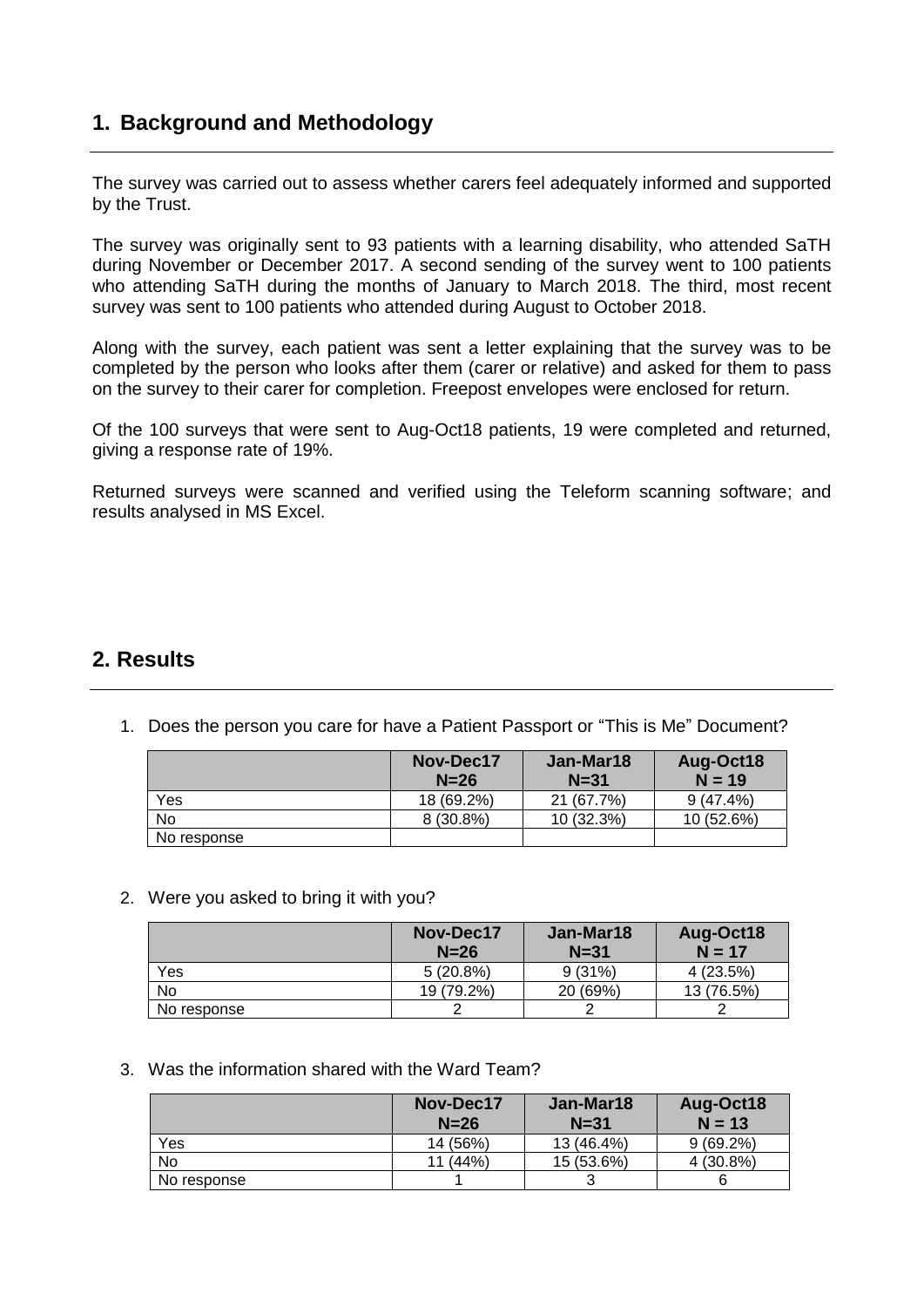4. Do you think the information in the Patient Passport is useful to staff?

|             | Nov-Dec17<br>$N=26$ | Jan-Mar18<br>$N = 31$ | Aug-Oct18<br>$N = 13$ |
|-------------|---------------------|-----------------------|-----------------------|
| Yes         | 19 (95%)            | 23 (95.8%)            | 12 (92.3%)            |
| No          | 1(5%)               | $1(4.2\%)$            | $(7.7\%)$             |
| No response | 6                   |                       |                       |

5. When the person you care for was admitted to hospital, were you given enough information about their treatment?

|                                      | Nov-Dec17<br>$N=26$ | Jan-Mar18<br>$N = 31$ | Aug-Oct18<br>$N = 19$ |
|--------------------------------------|---------------------|-----------------------|-----------------------|
| Yes, the right amount                | 22 (84.6%)          | 23 (74.2%)            | 12 (63.2%)            |
| Yes, but too much*                   | $1(3.8\%)$          |                       |                       |
| No, I didn't get any info*           | 2(7.7%)             | 3(9.7%)               | 2(10.5%)              |
| No, I got some info, but not enough* | $1(3.8\%)$          | $5(16.1\%)$           | 5(26.3%)              |

6. If you ticked a box with a \* in Q5 please can you say why:

The staff on one ward is not aware there is more than two epileptic fits. I was not helped when she was sitting being told by staff nurse they were not seizure but she was probably excited or frustrated. I have looked after my daughter for 31 years and now what I am talking about they did not get a doctor before hitting her head on top of bed, or no meds to help with her seizures this nurse only met ? once but new more about her than me, staff left ? when stopped fitting. Bed wet from trolley falling on it and all over the floor no one was coming to help with changing bed when I ? throw them into pass in the ward they were very uncaring 2 patients who upset with the way we were treated. I feel we are wasting their time going in. Upset mum

My experience is that I have to approach staff to discuss my daughters learning difficulties - I am never approached.

We didn't see the passport.

NHS staff would not give home carer any info.

I were informed he would have an ultra sound - never happened, if it had been they would of diagnosed constipation which was exaggerated by bleeding piles. (I diagnosed prior to his discharge.) I explained numerous times J has no sense of pain this was ignored - overlooked the medical reason which may of caused the psychotic episode extremely agitated caused by piles he thought being invaded by wasps!!

7. Did you have the opportunity to talk to staff about the ability of the person you care for to: (Carers could tick ALL that apply)

|                                                               | Nov-Dec17<br>$N=26$ | Jan-Mar18<br>$N = 31$ | Aug-Oct18<br>$N = 13$ |
|---------------------------------------------------------------|---------------------|-----------------------|-----------------------|
| Feed themselves                                               | 9(34.6%)            | 15 (68.2%)            | $9(69.2\%)$           |
| <b>Drink</b>                                                  | 9(42.3%)            | 11 (50%)              | 8 (61.5%)             |
| Use the toilet                                                | 11 (42.3%)          | 12 (54.5%)            | 8(61.5%)              |
| Wash/keep themselves clean                                    | 9(34.6%)            | 15 (68.2%)            | 8(61.5%)              |
| Communicate (sight, hearing,<br>understanding info, speaking) | 18 (69.2%)          | 20 (90.9%)            | 10 (77.0%)            |
| Call for help (i.e. button pressing)                          | 8 (30.8%)           | 17 (77.3%)            | 8(61.5%)              |

NOTE: There was no "not applicable" option on this question; therefore, some areas may have lower percentages, due to there being no need for the patient to have help in this aspect of daily living.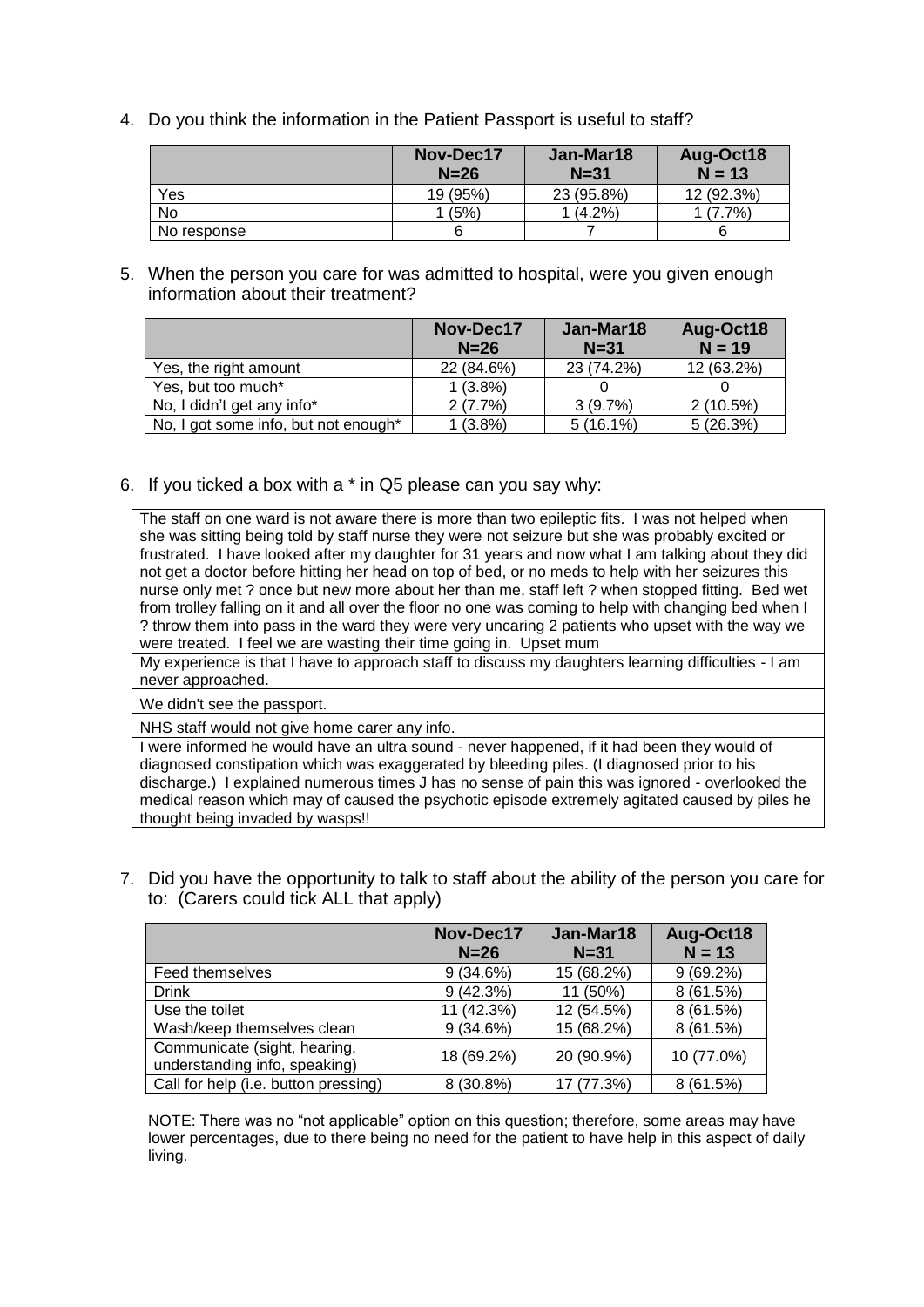8. Were there any particular difficulties concerning the person you care for that you did not have the opportunity to advise or discuss with staff?

|             | Nov-Dec17<br>$N=26$ | Jan-Mar18<br>$N = 31$ | Aug-Oct18<br>$N = 17$ |
|-------------|---------------------|-----------------------|-----------------------|
| Yes         | 14 (56%)            | $10(33.3\%)$          | $5(29.4\%)$           |
| No          | $11(44\%)$          | 20 (66.7%)            | 12 (70.6%)            |
| No response |                     |                       |                       |

9. If you answered yes, what were these difficulties?

When admitted patient passport was handed to ward staff they said it had be read and gave back to me but I feel shift changes on ward did not bother to read patient passport as I had it on me and they never requested it.

Do not offer help with changing bed or getting water to wash her with when I ask it always in a minute and it never comes. It's very difficult when you're on your own.

Never asked about her communication strengths - or what level her comprehension is. Had a 5 min chat with a nurse about my son (about not understanding what a doctor may be telling him) got told he was 20 years of age although he has dyspraxia.

Weren't listening when she needed help to go toilet.

Staff had no idea how to manage J I were with him thank goodness if I hadn't of been due to his anxiety levels (caused by piles) there would of probably sedated him again. It was announced to J that he would be staying night, rather than informing us first, doctor had implied he could after tests which he never had. He was in A&E from approx. 10:45 - 9pm his needs weren't medical he was psychotic.

10. Do you feel the plans for discharge were discussed with you?

|                                                 | Nov-Dec17<br>$N=26$ | Jan-Mar18<br>$N = 31$ | Aug-Oct18<br>$N = 18$ |
|-------------------------------------------------|---------------------|-----------------------|-----------------------|
| Yes, completely                                 | 17 (68%)            | 16 (53.3%)            | 7 (38.9%)             |
| Yes, a bit                                      | 5(20%)              | 5(16.7%)              | 6(33.3%)              |
| No, but I would have liked them to have<br>been | 2(8%)               | 7(23.3%)              | 3(16.7%)              |
| No, but it was not necessary                    | 1(4%)               | 2(6.7%)               | $2(11.1\%)$           |
| No response                                     |                     |                       |                       |

11. At what point were you involved in plans for the person you care for being discharged from hospital?

|                                 | Nov-Dec17<br>$N=26$ | Jan-Mar18<br>$N = 31$ | Aug-Oct18<br>$N = 16$ |
|---------------------------------|---------------------|-----------------------|-----------------------|
| Before they were admitted       | 5(21.7%)            | 3(11.5%)              |                       |
| On the day they were admitted   | $7(30.4\%)$         | $4(15.4\%)$           |                       |
| During their hospital stay      | $1(4.3\%)$          | $9(34.6\%)$           | 6(37.5%)              |
| On the day they were discharged | 10 (43.5%)          | 10 (38.5%)            | 10 (62.5%)            |
| No response                     |                     |                       |                       |

12. Have you heard about the carer's passport?

|             | Nov-Dec17<br>$N = 26$ | Jan-Mar18<br>$N = 31$ | Aug-Oct18<br>$N = 17$ |
|-------------|-----------------------|-----------------------|-----------------------|
| Yes         | 12 (46.2%)            | 14 (45.2%)            | $5(29.4\%)$           |
| No          | 14 (53.8%)            | 17 (54.8%)            | 12 (70.6%)            |
| No response |                       |                       |                       |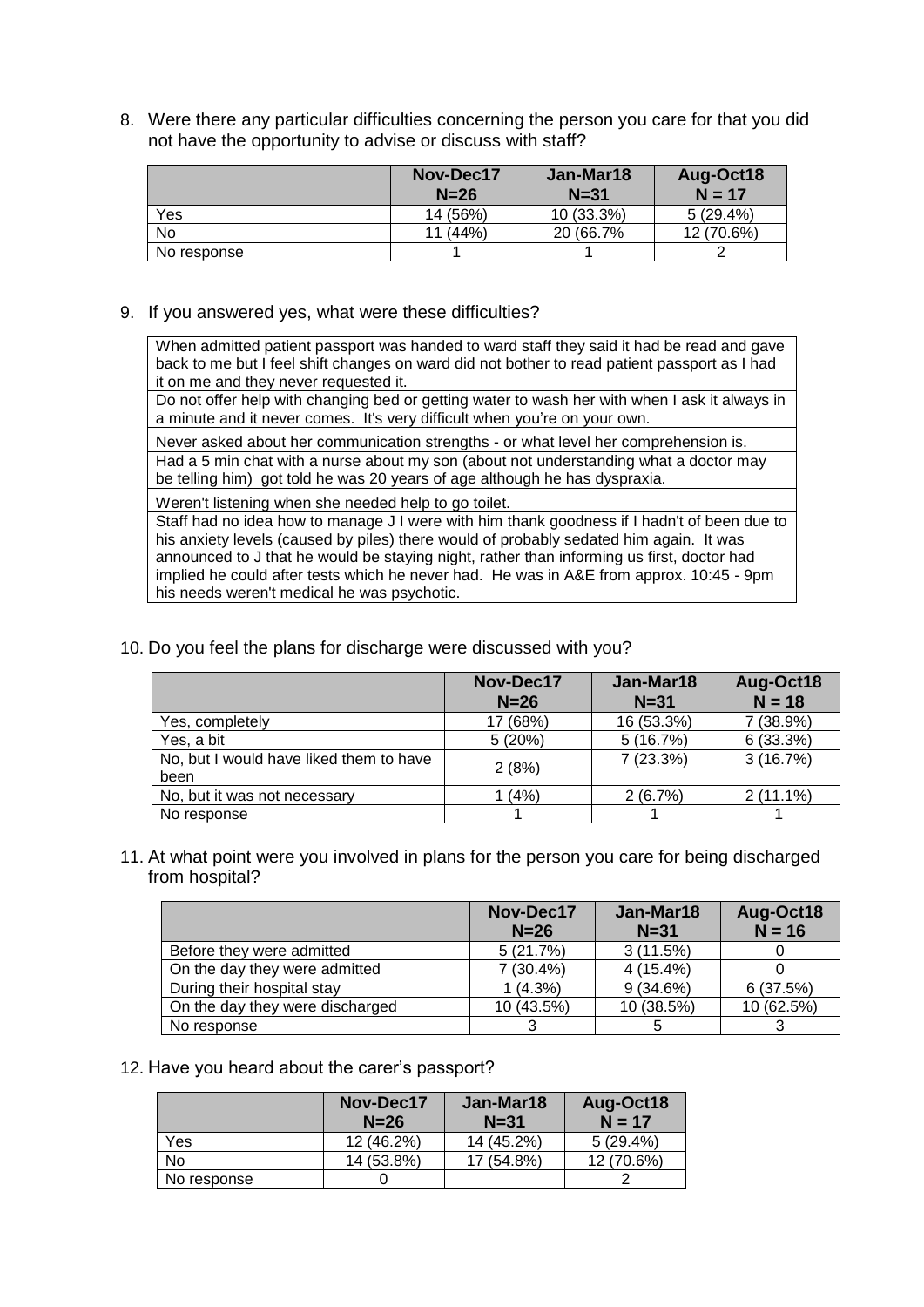13. Have you been given a carer's passport?

|             | Nov-Dec17<br>$N=26$ | Jan-Mar18<br>$N = 31$ | Aug-Oct18<br>$N = 18$ |
|-------------|---------------------|-----------------------|-----------------------|
| Yes         | 8(32%)              | $7(24.1\%)$           | 4 (22.2%)             |
| No          | (68%)               | 22 (75.9%)            | 14 (77.8%)            |
| No response |                     |                       |                       |

14. Were you advised that you could visit the hospital at any time?

|             | Nov-Dec17<br>$N=26$ | Jan-Mar18<br>$N = 31$ | Aug-Oct18<br>$N = 17$ |
|-------------|---------------------|-----------------------|-----------------------|
| Yes         | 13(52%)             | 14 (50%)              | $9(52.9\%)$           |
| No          | 12 (48%)            | 14 (50%)              | $8(47.1\%)$           |
| No response |                     |                       |                       |

## **3. Conclusions**

Compared to previous results, the most recent survey showed a slightly lower percentage of patients reporting that the person they care for has a Patient Passport or "This is Me" document and that they were asked to bring it with them when coming into hospital. There was however an increase of over 20%, since the last survey, in the proportion of carers who reported that this information was shared with the ward team.

All three months surveyed showed that over 90% of carers felt that the Patient Passport is useful to staff. There was a slight decline in the percentage of carers who felt they received the "right amount" of information about the person they care when they were admitted to hospital, compared to previous surveys.

There was an improvement in the proportion of carers who felt that if they had difficulties concerning the person they care for, they did have the opportunity to discuss them with staff. Recent results indicated that there was a slight increase in the proportion of patients who felt plans for discharge were discussed with them, compared to the previous survey in March 2018.

All three surveys showed that carers' involvement in plans for discharge was mostly on the day the person they care for was due to be discharged. This did increase from 38.5% in Jan-Mar18 to 62.5% in Aug-Oct18; as there were no carers reporting that they had involvement before or on admission.

The recent survey showed that 29% of carers had heard of a carer's passport, and 22% had actually been given one. These figures were a slight decline on previous months surveyed. This survey did however see the highest rate of carers reporting that they had been advised they could visit the hospital at any time.